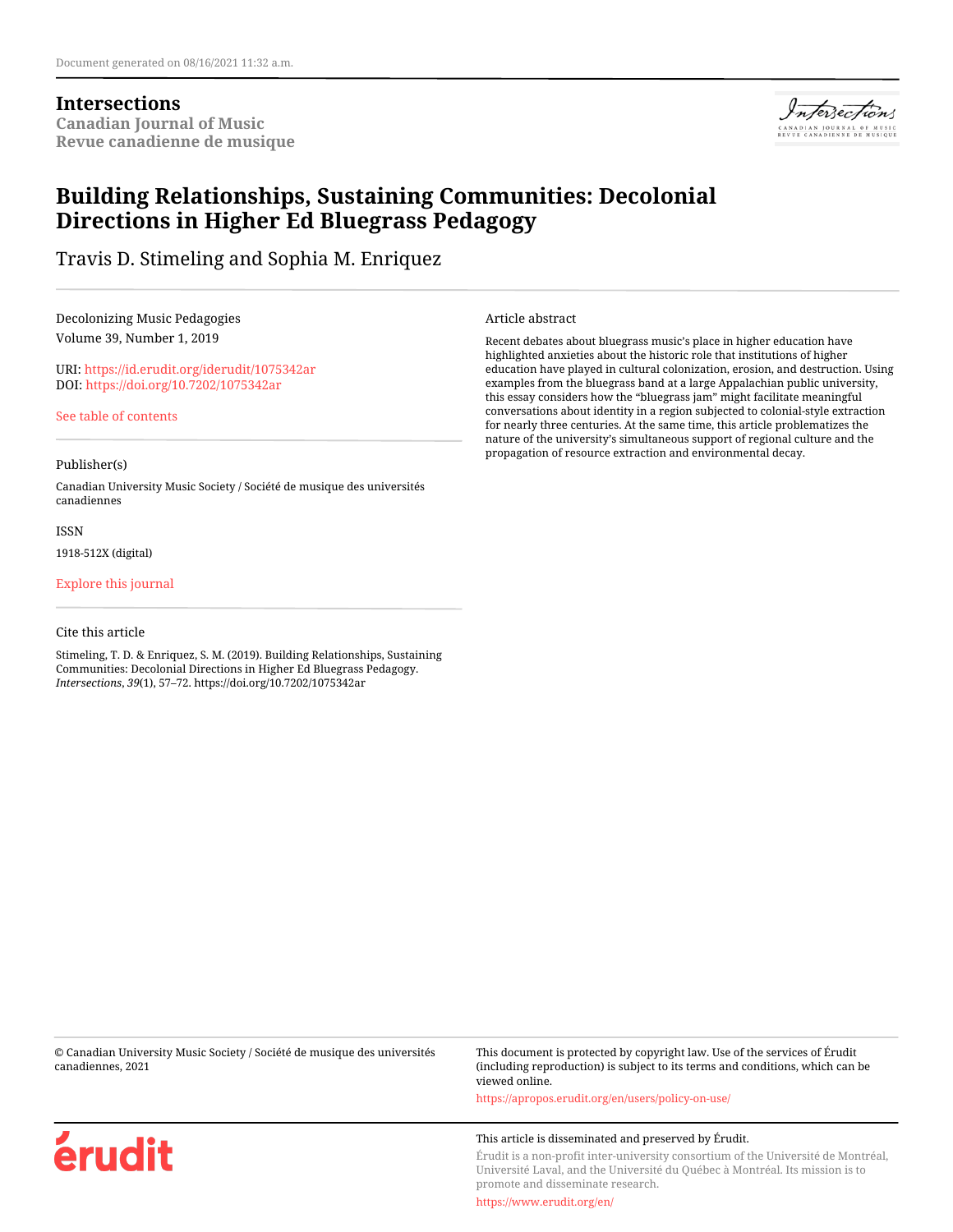# **BUILDING RELATIONSHIPS, SUSTAINING COMMUNITIES: DECOLONIAL DIRECTIONS IN HIGHER ED BLUEGRASS PEDAGOGY**

*Travis D. Stimeling and Sophia M. Enriquez*

In July 2017, essayist Ted Lehmann drew attention to bluegrass music's increasing presence in university curricula around the United States, calling upon directors and students of such programs to consider "whether going to college benefits students entering bluegrass programs and how it might affect the music itself." Suggesting that higher education's primary objectives are "to inform the past and to prepare workers for the future," Lehmann casts university bluegrass programs as inherently exploitative of students, culture bearers, and traditions. Numerous respondents challenged Lehmann's positions, highlighting the work that university-based scholars and practitioners do to expose students to new musical practices, guide aspiring musicians, and even critique prevailing norms of bluegrass culture. Perhaps most pointedly, Jocelyn Neal (2017) has argued that "bluegrass should go to college in all respects to take its place in the discourse and education of future generations of thinkers, artists, and leaders."

At the crux of Lehmann's concerns about university interests in bluegrass and old-time music, it seems, are anxieties about the historic role that institutions of higher education have played in cultural colonization, erosion, and destruction.1 As ethnomusicologist Mark DeWitt (2017) has noted, this is a typical concern for many higher education programs in traditional music: "Traditional music programs have a responsibility of conscious stewardship, lest they kill the very traditions they are trying to sustain. Mentors must allow students to find their own styles, nurture their creative voices within the traditions under study, and teach them to use any source material (whether it is a piece of sheet music or a recording) as just a starting point for learning a tune or song" (77– 8). At the same time, as the 2014 College Music Society report "Transforming

<sup>1</sup> The authors acknowledge that the terms "bluegrass" and "old-time" are thorny and difficult to define within the communities that practise them. For the purposes of this article and the program itself, "bluegrass" refers to the complex of commercial country music styles first associated with Bill Monroe, the Stanley Brothers, and Lester Flatt and Earl Scruggs, while "old-time" indicates the variety of string band styles associated with Appalachian contest and square dance fiddling and vocal styles associated with Appalachian balladry, gospel, and labour songs, among others (see Rockwell 2012; Reish 2017).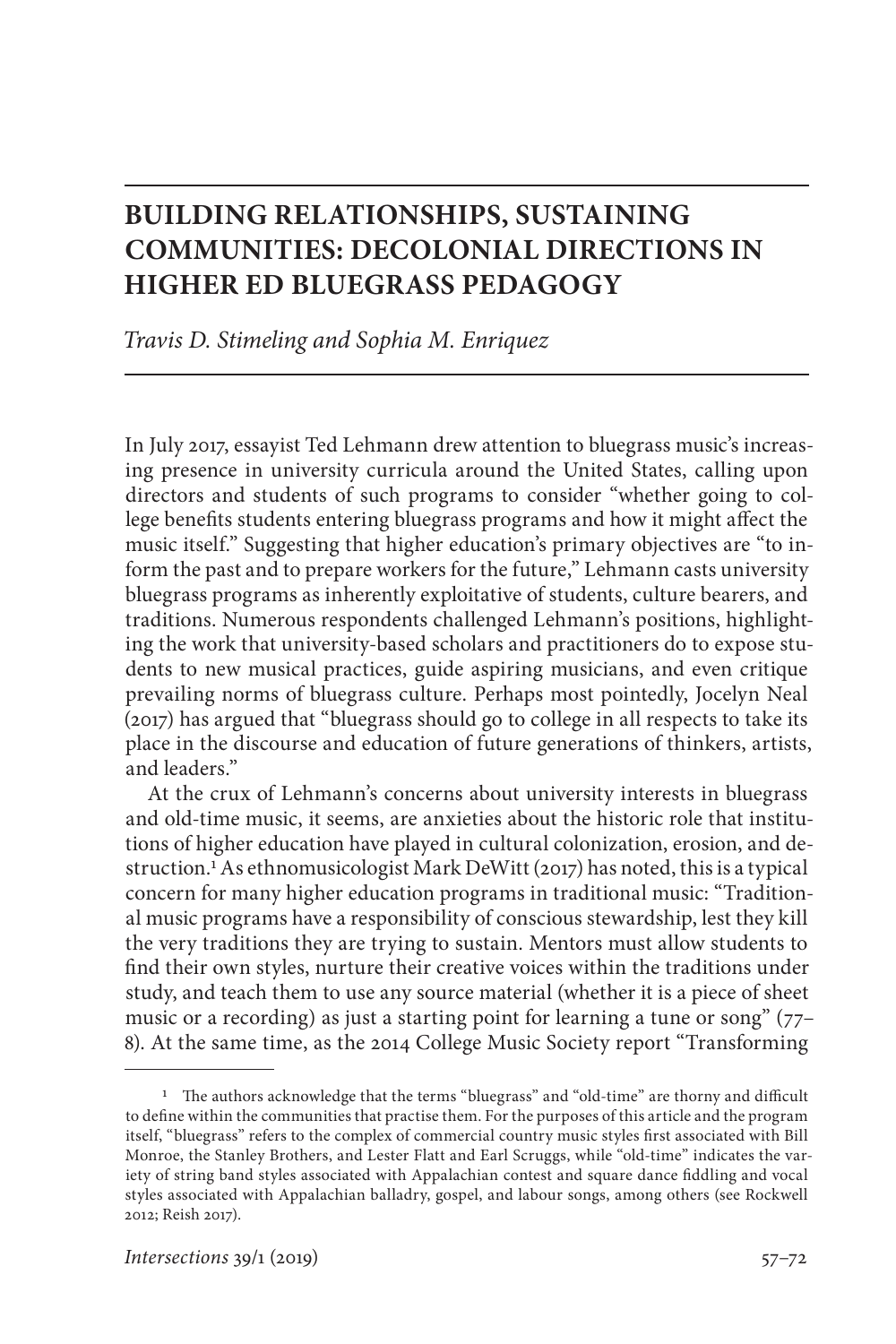Music Study from Its Foundations: A Manifesto for Progressive Change in the Undergraduate Preparation of Music Majors" suggested, many contemporary undergraduate programs in music reinforce an "ethnocentric orientation of music studies, which carries enormous societal ramifications. Once rectified, the resulting change opens important avenues of learning" (Campbell et al. 2016, 5). This article offers the possibility of decolonial Appalachian musical pedagogical practices. We emphasize how community relationships and what De Lissavoy names as a "pedagogy of lovingness" allow university-based bluegrass practitioners to build "an awareness of cultural difference while developing an enlarged solidarity that reaches beyond the local and the nation to participate in the construction of a global community" (De Lissavoy 2010, 288). Using examples from the bluegrass and old-time ensembles at a large Appalachian public university, this article considers how the "bluegrass jam" might facilitate meaningful conversations about identity in a region subjected to colonial-style extraction for nearly three centuries (see Lewis et al. 1978; Nyden 1979; Eller 2009). At the same time, this article problematizes the nature of the university's simultaneous support of regional culture and the propagation of resource extraction and environmental decay. Taken together, this article proposes that decolonial pedagogical practices are of the utmost importance in bluegrass and old-time music instruction, as such approaches necessarily work against the colonial tendencies of higher education institutions by not only foregrounding local knowledge, but also by allowing it to inform all aspects of pedagogy and by holding pedagogical practices and outcomes up for stakeholder scrutiny.

As a co-authorship, we bring two distinct perspectives and sets of experiences to this conversation about transgressive bluegrass pedagogy. We write together as a tenured professor who is responsible for the institutionalization and growth of bluegrass and old-time ensembles at West Virginia University (WVU) and a junior scholar who participated in the WVU Bluegrass and Old-Time Bands as an undergraduate and is now working on a doctoral dissertation that explores Latinx communities and music-making in Appalachia. Our applications and theorizations of what decoloniality might mean for Appalachian music pedagogy is largely a result of extended conversations we have shared over the years that reject singular, monolithic narratives of Appalachian culture and push the limits of university-based learning. This collaboration might be thus positioned as a manifestation of a decolonial Appalachian musical praxis—one that empowers a young Chicana Appalachian studies scholar to engage critically with traditional forms and repertoires and the histories they index, while also encouraging a seasoned instructor descended from white settler-colonists in the region to challenge dominant narratives and to unsettle his own authority to create spaces within which students can connect meaningfully to a variety of regional traditions and histories. In this article and the practices that led to its writing, we interpret decoloniality as an iterative project with many possibilities, none of which are static, but all of which prioritize "submerged perspectives" (Gómez-Barris 2017, 1) and work toward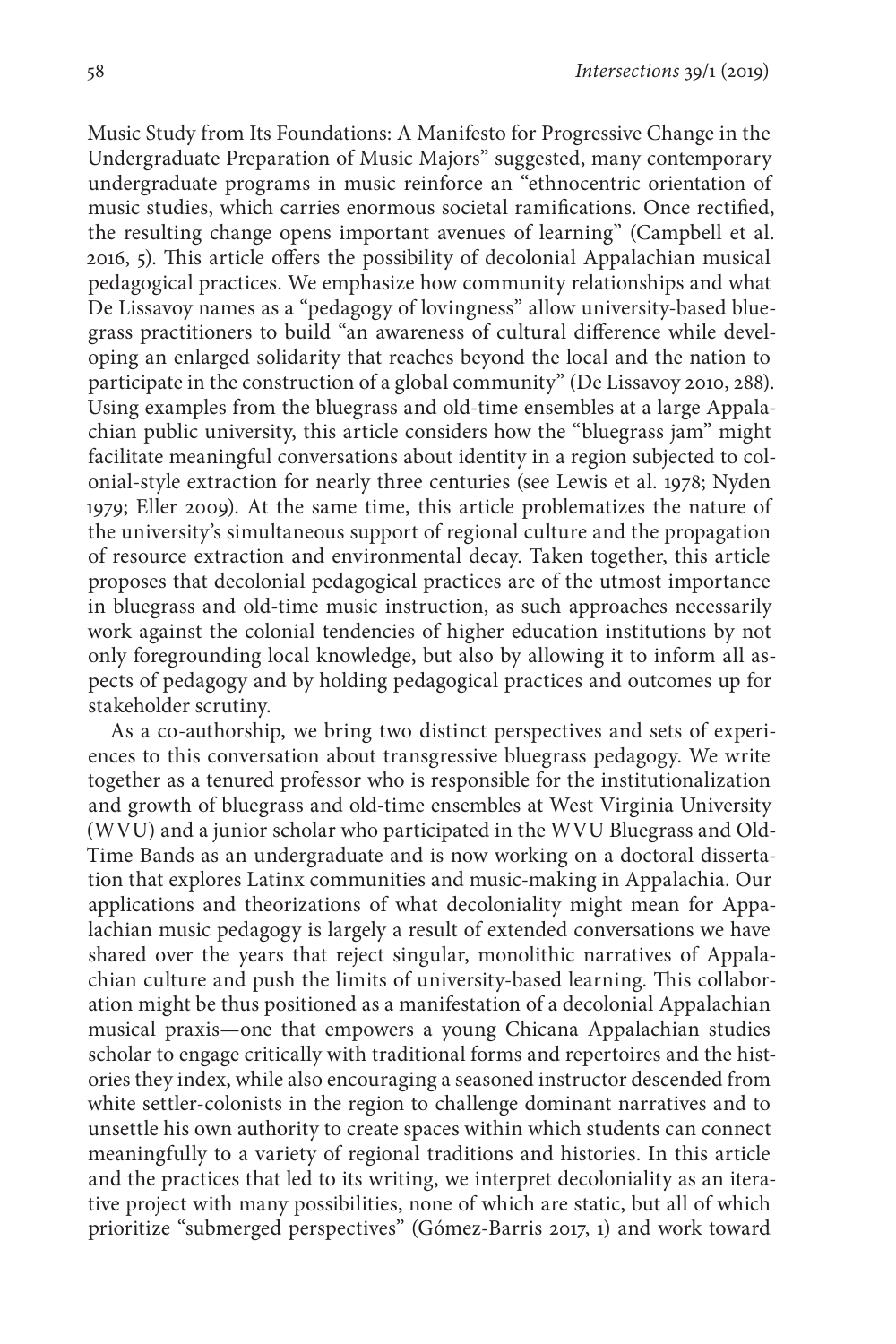the ultimate goal of decentring—and perhaps relinquishing—university control over these traditions.

## **Contextualizing Bluegrass Pedagogy at West Virginia University**

As Neal (2017) points out, bluegrass and old-time music have long associations with colleges and universities, whether as a subject of academic scholarship or as an object of musical practice. Although students frequently hosted bluegrass and old-time jam sessions as an extracurricular activity as early as the folk revival movement that flourished during the early 1960s (Rosenberg 1985, 154–8; 2018, 124–9), the formalization of a bluegrass and old-time curriculum is a more recent phenomenon, emerging during the early 1980s with Jack Tottle's establishment of the Bluegrass, Old-Time, and Country Music program at East Tennessee State University and continuing through the work of the McLain Family (East Tennessee State Bluegrass, Old Time and Country Music Studies 2020; Jenkins 2020). More recently, degree programs at Hazard Technical and Community College (Kentucky), Glenville State College (West Virginia), and the Berklee School of Music (Massachusetts) have joined the fray, focusing their curricula on the development of essential skills for success within the bluegrass music industry, such as applied and ensemble study, harmony, songwriting, arranging, and recording. On its website in September 2019, the International Bluegrass Music Association (IBMA) listed seventy-five faculty members in Canada and the United States whose work involved teaching and studying these musics as practitioners and scholars (International Bluegrass Music Association 2018).

As with instructors of other "world music" ensembles (Solis 2004; Pedroza 2017; Talty 2017), bluegrass instructors often strike a fine balance between musical and cultural pedagogy. That is, instructors must determine how much of a premium is placed on *musical performance* and how much is placed on *cultural competence.* Particularly in music departments and schools of music, where musical performance is often deemed to be of paramount importance (Nettl 1995, 55–68), such demands often result in compromises between the ways that musical practices are taught within their traditional contexts and the ways that academic music departments teach music (the use of Western notation, for instance; see Riley 2017, 29–30). But, as is often the case, such compromises are not always visible to culture bearers within a particular musical tradition because geographic distance, cultural divisions, and financial restrictions often limit our abilities to connect our students with them, even if we bring those practitioners to campus from time to time. And, as Wangcaixuan (Rosa) Zhang (2018, 30) has recently observed, it may be necessary that instructors of world music ensembles begin "mindfully discussing and evaluating the colonial baggage of WMEs [world music ensembles] … [as] a good entry point to begin deconstructing colonialist understandings." As ethnomusicologist and old-time musician Holly Riley has argued, "The methods and practices of old-time ensembles reflect unique features of their particular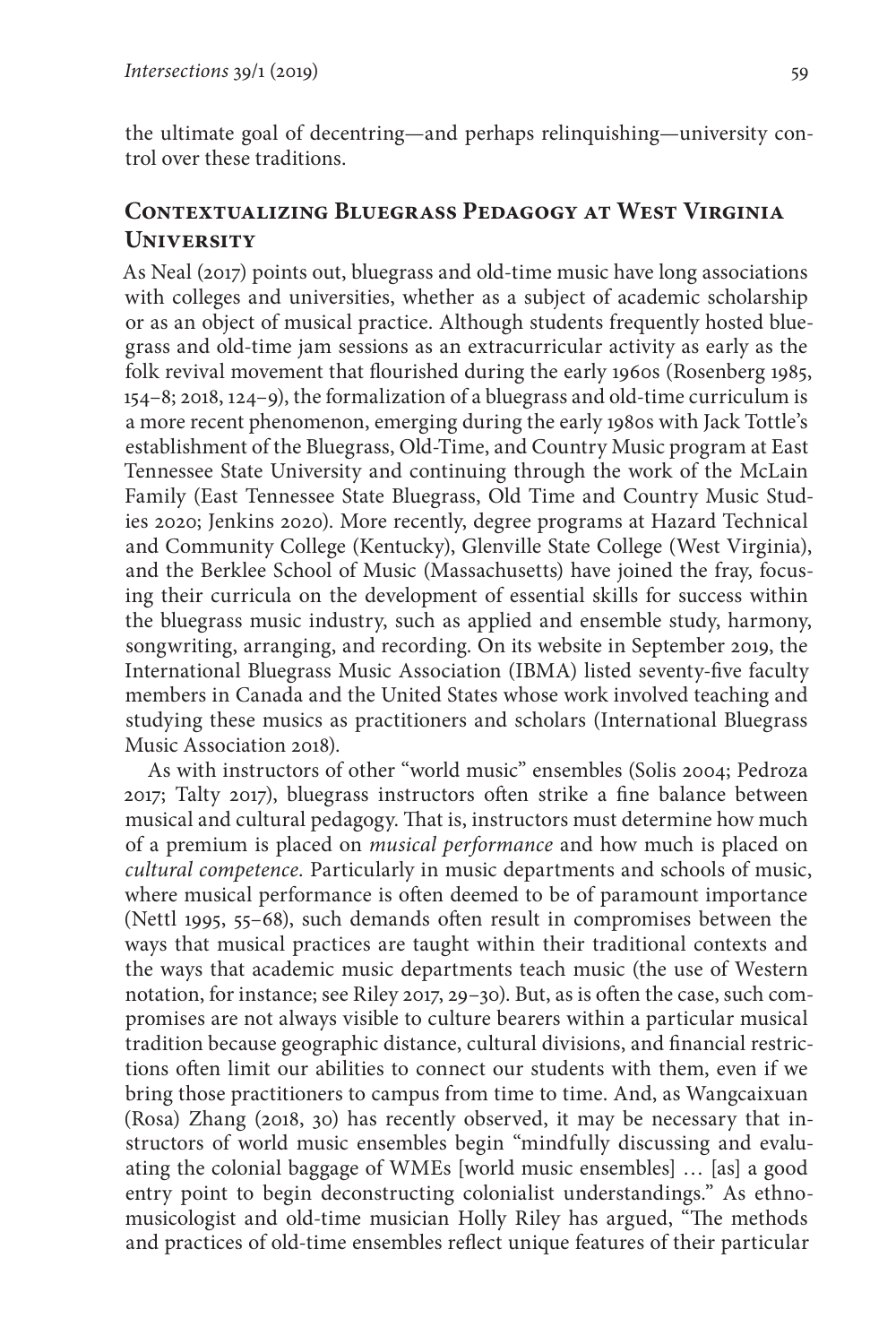university settings and larger community contexts" (Riley 2017, 4), and bluegrass programs are no different.

The WVU Bluegrass and Old-Time Bands are housed in the WVU School of Music, one of three components of the university's College of Creative Arts (along with schools of theatre/dance and art/design). Offering undergraduate and graduate degrees in a number of specialties, the WVU School of Music has been the home of a World Music Performance Center since the early 1990s, when it formalized its pedagogical efforts in West African drumming and expanded to include gamelan, steel band, and taiko, among many other non-Western and vernacular musics. Bluegrass and old-time music instruction was first offered at WVU in 2014 using course numbers associated with these world music ensembles (initially "Chamber Music: Ethnic"). Now known as MUSC 363: Appalachian Music Ensemble, the course is open to all students enrolled at the university and typically attracts a substantial number of music majors (undergraduate and graduate) who are looking for new-tothem ways of making music, as well as students enrolled in other programs (particularly engineering and history) who bring some prior experience in the traditions to the course. As a consequence of a grant from the Foundation for Bluegrass Music, Inc., and generous private donations, students have access to a number of instruments at no expense to them, so students who are violin principals can develop experience on the mandolin, guitarists can take up the banjo, and students who do not have an instrument at all can borrow one of the university's instruments. Moreover, despite an enrolment cap of ten students per semester, the course is frequently over-enrolled as the result of student demand. As well, in the fall of 2018, an undergraduate minor in Appalachian Music began to be offered, adding introductory courses in music theory and Appalachian music and applied lessons (with classically trained musicians) to the ensemble course.

Ensemble instruction, in this case, works to accommodate the varying musical experience and technical mastery of the students in the course by creating multiple sub-ensembles that put experienced members in leadership positions. The instructor leads rehearsals for one hour each week; each ensemble is expected to rehearse for at least one additional hour on their own time, as well. Student bandleaders organize these additional rehearsals, much as section leaders might in a band, orchestra, or choir. During instructor-led rehearsals, each of the ensembles takes a turn performing their newest material or presenting a song that they would like assistance with. The instructor provides guidance on musical and stylistic concerns and offers insights into the cultural contexts of the music (for example, discussing the theological underpinnings of a song with roots in the Pentecostal traditions and connecting those frameworks to musical expression). At the same time, observing students are often called upon to offer critiques of the performances, creating a space in which everyone has the opportunity to take some degree of ownership away from the entire project.

Although students who are enrolled in the Appalachian Music minor must become fluent in Western notation, the group typically learns songs and tunes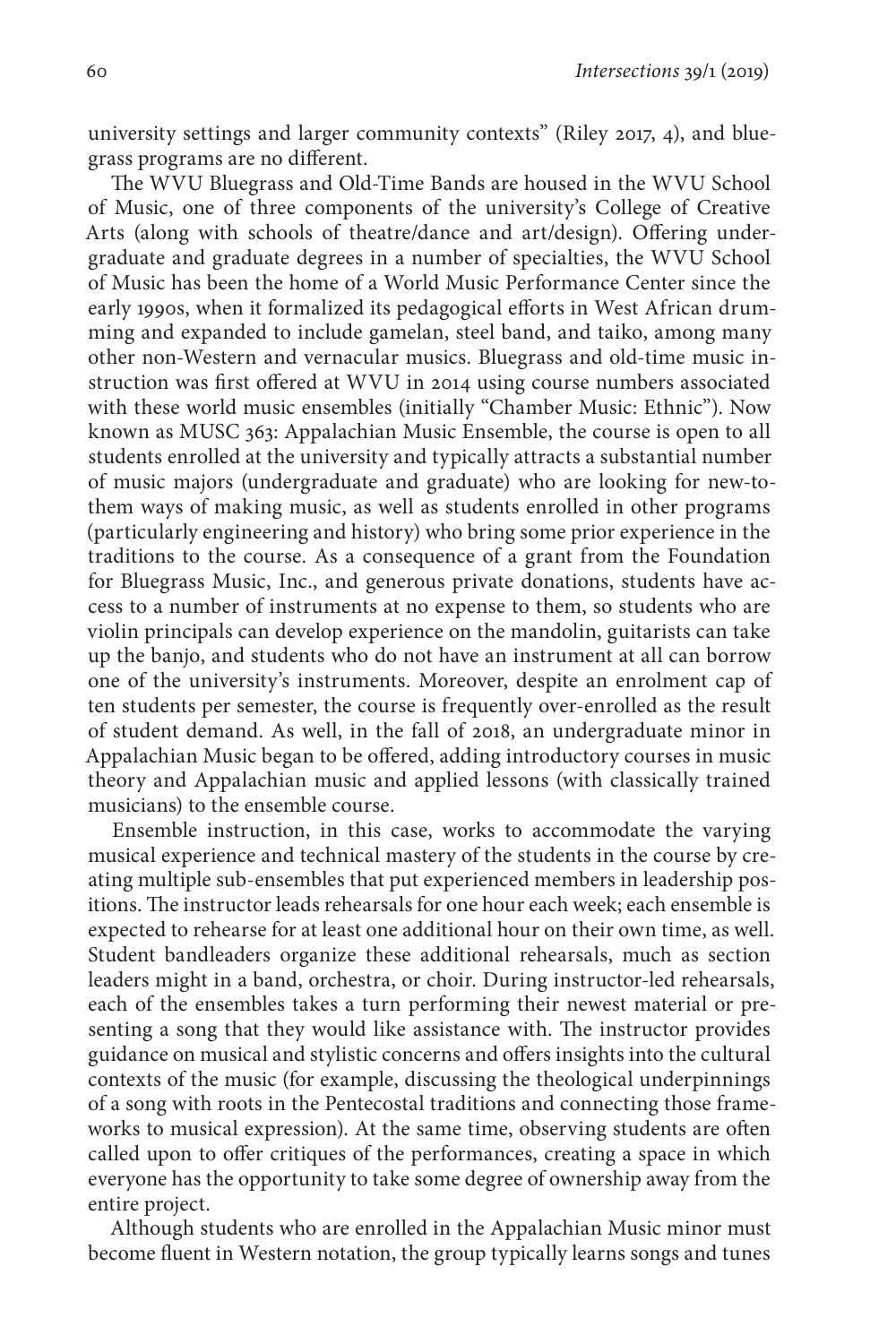through oral/aural methods, either after witnessing a demonstration or listening to a recording; students also occasionally use the Nashville Number System, a shorthand system that uses Arabic numerals in place of more familiar Roman numerals or chord names) to outline the underlying harmonic progression and form of the song or a transcription to learn a fiddle tune (see Williams 2005; for extended discussion of the use of notation in these settings, consult Frank 2014, 65–9; DeWitt 2017, 78; Talty 2017, 107–8, 111–12). Rehearsals focus on ensemble coherence, arranging, style, and context, and a premium is placed on each student's individual growth. In fact, students submit monthly practice logs that document their practice and allow the instructor to provide additional resources (method books, recordings, technical tricks) to help students reach their own performance goals.

West Virginia University is one of two land-grant universities in the state, a federally defined classification for an institution of higher education that is obligated to serve the people of its state (initially through a focus on agriculture, engineering, military science, and classics) in exchange for taxpayer support and federal land holdings (Association of Public & Land Grant Universities n.d.). The WVU Bluegrass and Old-Time Bands are therefore open to critique from community stakeholders and culture-bearers every time the group performs in public, and the group's most ardent supporters are often quick to provide the instructor with feedback on the musical performances of individual students, the entire ensemble, and the group's leader, as well as the group's repertoire, stage patter, and public image. As representatives of the state's largest land-grant institution, an institution that has often exhibited condescending attitudes toward the people it is chartered to serve, the WVU Bluegrass and Old-Time Bands must work diligently to respond constructively to these critiques, because they offer valuable insights into local ways of knowing and place the power of representation in the hands of the people being represented. Otherwise, the group risks replicating the same kind of colonial attitudes and practices that have characterized much world music instruction in the United States. At the same time, it is also worth noting that, for some members of the local and regional communities, the university's very presence in the bluegrass and old-time spaces is read as an important validation of these traditions.

#### **Theory: Why Decolonial Pedagogy?**

Proposing a decolonial bluegrass pedagogy that centres ground-level and community-oriented learning processes invokes a rich body of scholarship that considers the transgressive potential of applied decolonial practices (Mackinlay 2015). Although the emergence of post-colonial and decolonial studies in the 1980s and 1990s paralleled a boom in higher education world music programs, attention to decoloniality as a guiding theoretical framework has been moving slowly in both Appalachian studies and ethnomusicology broadly. Still, contemporary writing on Appalachian music reflects a shift from more exclusionary performance practices and elite white dominant identities to the importance of grassroots and community-based music initiatives and efforts that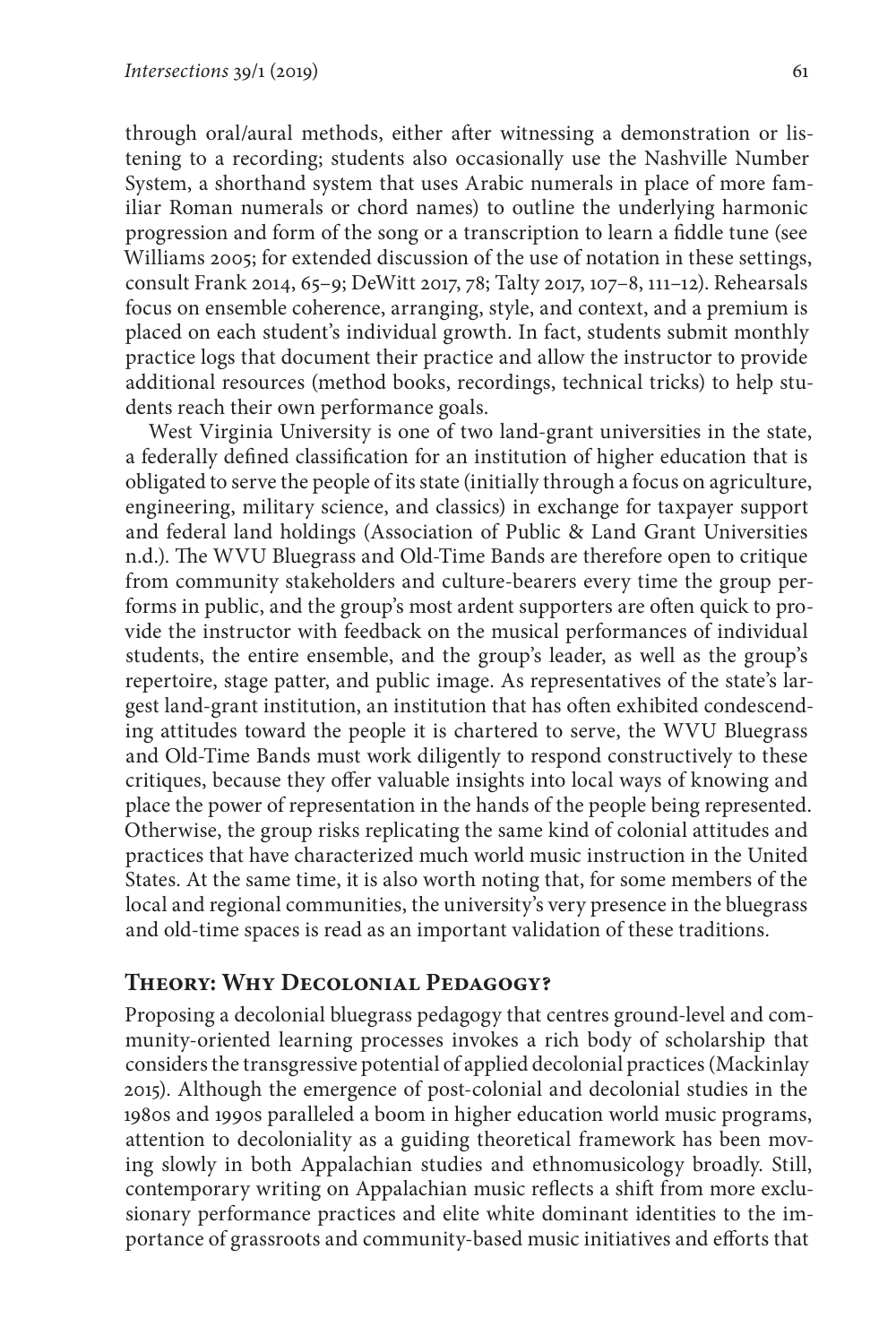specifically make space for queer people and people of colour (see, for example, the Shout and Shine Festival, Rhiannon Giddens's "Our Native Daughters" project, #queergrass, and #blackgirlbanjomagic) (see Thompson 2012; Baird 2018; Hausman 2018; Price 2018; Hight 2019). The work of expanding Appalachian music's reach to more diverse communities directly involves members of those communities. Establishing relationships with community members and efforts already in place prove crucial for the vast potential of decolonial work within Appalachian studies and world music studies. Our notion of decolonial bluegrass pedagogy fundamentally acknowledges that contesting claims of tradition and progress in Appalachian music have made space for few while silencing the voices of many. Decoloniality and decolonial pedagogy, then, are positioned here as a way to confront and rethink violent histories and, first and foremost, as a way for marginalized communities to create their own pedagogical and participatory musical space through collaboration. At WVU, collaboration has taken many forms, but perhaps none more powerful than the participation of students of colour, international students, and queer students in the program's activities.

The ideologies of decolonial pedagogy simultaneously disrupt assumptions about participatory music making and strengthen possibilities for space-making. In 2010, Noah De Lissovoy theorized a "curriculum against domination" that considers global systems of power and the ways in which decolonial thought might be leveraged to construct systems of education that evoke counter-narratives of global power. He also suggested a "pedagogy of lovingness" as an educational praxis that "builds local and global solidarities based on the principles of coexistence and kindredness" (De Lissovoy 2010, 280). Framing decolonial pedagogy in terms of both local and global social relationships lends itself well to concentrated, specific pedagogic practices (such as the one we focus on) and more comprehensive pedagogical models of world music. In both such instances, we suggest that the "pedagogy of lovingness" that De Lissovoy describes effectively and necessarily captures the spirit of relationality in Appalachian music-making.

Recent conversations in the fields of U.S. ethnomusicology and music education, too, have begun to explore the decolonial and relational possibilities of ethnographic research that centres indigeneity and indigenous epistemologies. Luis Chávez and Russell P. Skelchy (2019) have argued that "decolonization for music studies engages with 1) decentering western art music as the focus of music studies, 2) listening to and implementing indigenous and non-Eurocentric methodologies and knowledge systems, and 3) implementing decolonizing approaches in the classroom and in research practice" (118). During the "Indigenizing Ethnomusicology" roundtable discussion at the 2018 Society for Ethnomusicology meeting, for instance, discussants noted the ways in which indigeneity emphasizes teaching practices that centre relationships to sound, relationships between and among students and teachers, and relationships to land and place (Diamond et al .2018). We acknowledge that decolonial methods and pedagogies are not synonymous with scholarship that interrogates indigeneity as a response to violent histories of coloniality, and we make no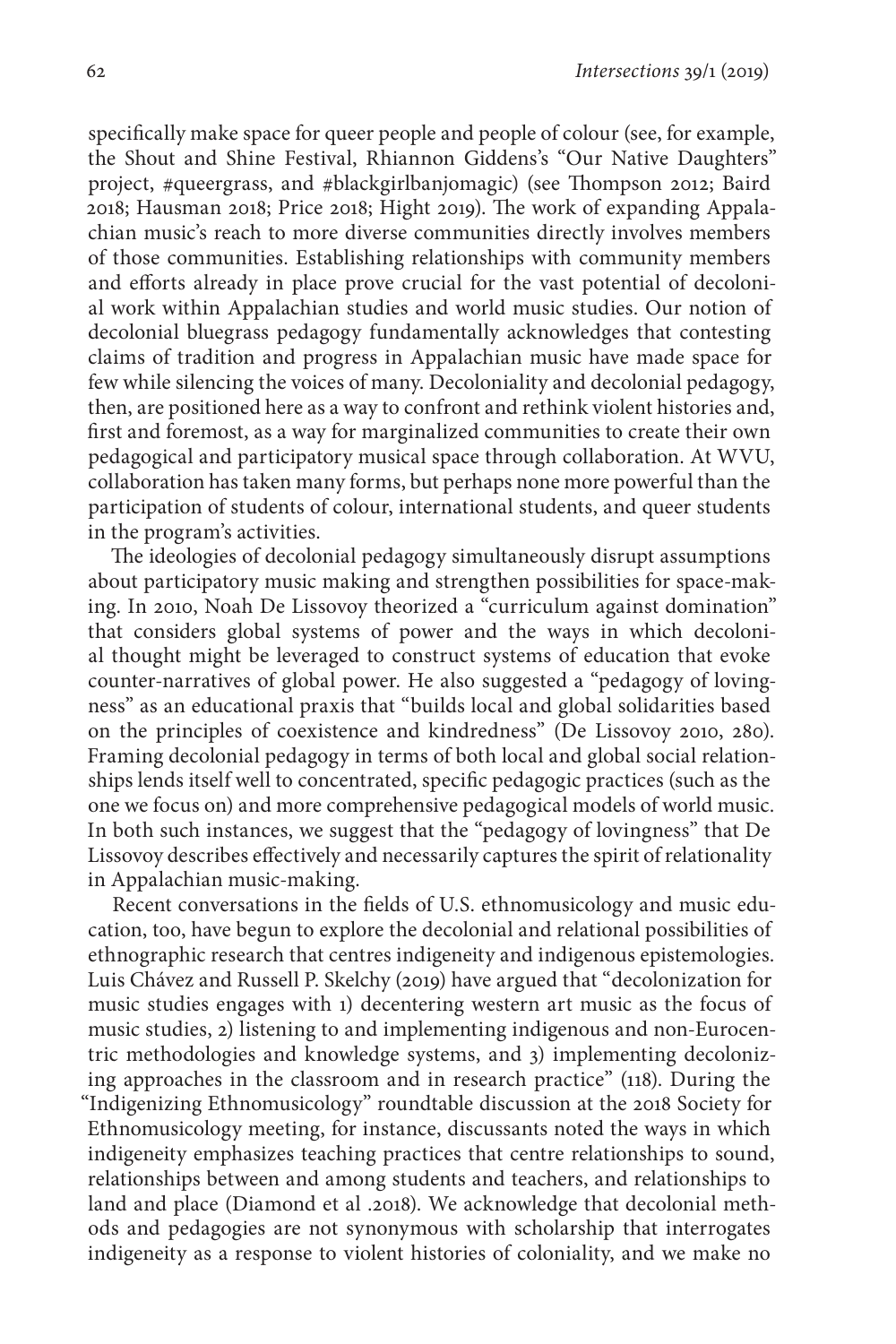claims to such distinctions. Rather, we consider that the multidimensional relationalities illuminated by the roundtable discussants provide an understanding of emergent ethnomusicological practices as very much focused on human interconnectedness. As a consequence, decolonial bluegrass pedagogy, as practised at WVU, deliberately and intentionally—although imperfectly—builds bridges between local communities of practice and university students in an effort to connect the program's work to the people and places who sustain it.

A bluegrass pedagogy that prioritizes relationality might most significantly gesture toward Appalachia's complex history of relationships to land and Appalachian residents' relationships to home and place. These relationships have been taken up fundamentally and extensively in Appalachian studies (see Reid 2005; Billings 2016, 61–2; Fisher and Smith 2016). The notion that Appalachia is an "internal colony" emerged in Harry M. Caudill's influential *Night Comes to the Cumberlands* (1962, 325) and was expanded by sociologist Helen Lewis during the 1970s to explain the impacts of extractive economies such as coal, oil, and natural gas development on the region and its people (see Lewis et al. 1978). Despite its value as a way to understand current economic and social challenges throughout parts of the region, though, the internal colony model typically ignores the role of the recently colonized in the colonization of Appalachian lands in the eighteenth century (Smith 2016, 73) and is "essentialistic … in how it conceptualized the mountain South" (Billings and Blee 2000, 14). Most recently, Jacob L. Stump (2018, 154) offered a relational-decolonial framework for Appalachia by suggesting that "conceptualizing colonialism as a *relationship* (or set of relationships) between colonizer and colonized, where differences between self and other are rendered starkly unequal and open to intervention (in terms of health, education, religion, economy, political institutions, language, and dialect, etc.), serves to open up possibilities for empirical study and theorization." As such, even as the descendants of eighteenth-century colonists might find themselves subjected to industrial colonization, such a relational model allows us to view those same descendants as the beneficiaries of settler colonialism and challenges us to consider how effectively those descendants might be able to participate in decolonial projects.

Significant to the ways a decolonial bluegrass pedagogy might exist within structures of higher education—and specifically, the land grant institution are the harmful legacies of physical and economic resources extraction from the Appalachian region that Stump gestures toward. In some ways, a model of bluegrass pedagogy like that of WVU's, which involves regular tours to public schools in the state, might implicitly resemble colonial power and activities of extraction. That is, West Virginia University might be seen as exploiting the traditional musical practices of its state's residents in an effort to appear more socially engaged than it is and to prove that, despite its entanglements with the coal, oil, natural gas, and timber industries, the university is generally committed to the welfare of all the state's residents. In fact, the university has regularly drawn attention to the work of the WVU Bluegrass and Old-Time Bands in its publicity materials, with the full support and cooperation of the ensemble's director, and the ensemble has sought donations to support the program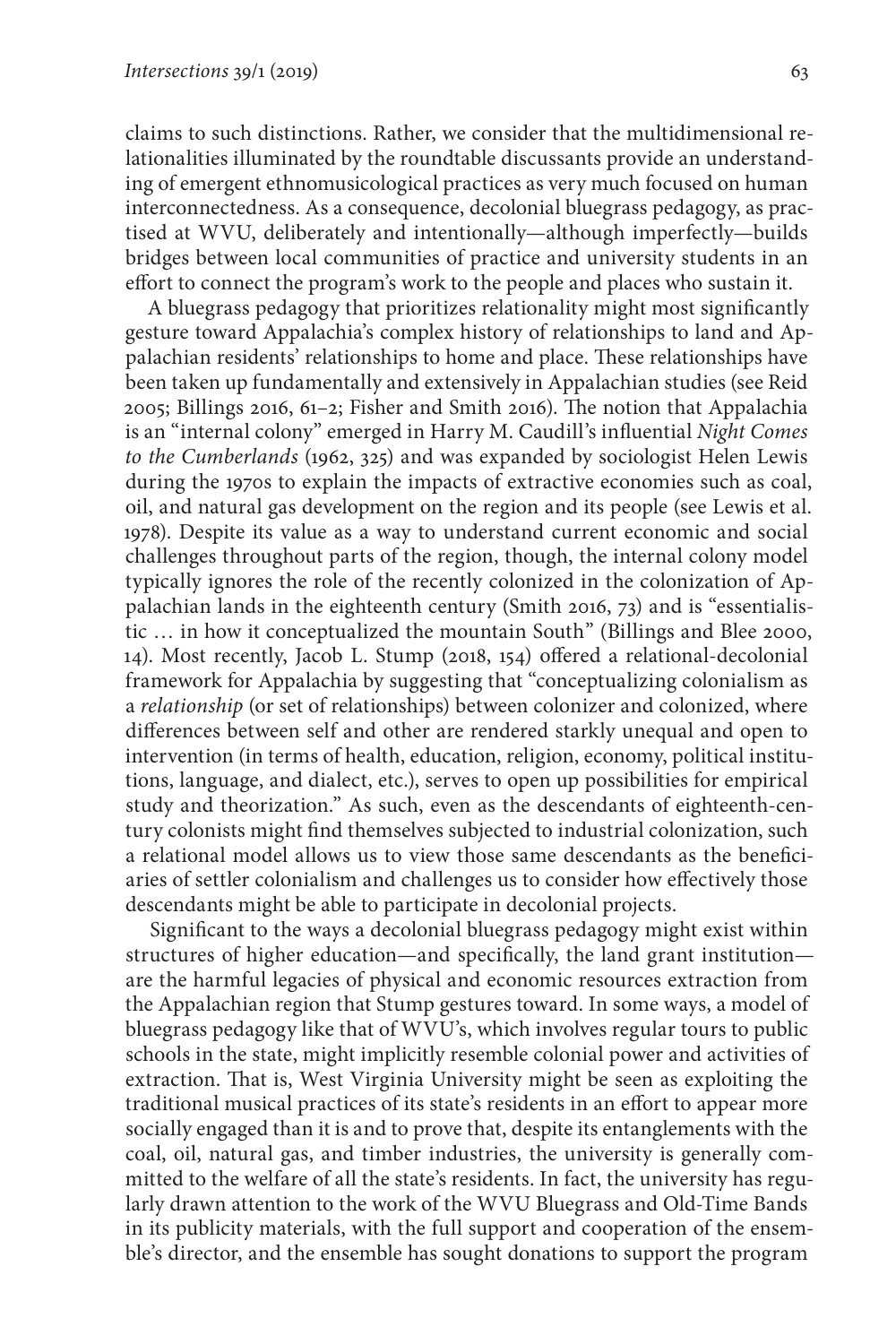through official university channels (see Mazzella 2016). Moreover, in a video piece used to introduce university president Gordon Gee's annual "State of the University" address, footage of the WVU Bluegrass and Old-Time Bands was presented with a voiceover arguing that "we are elevating Appalachian arts and culture in the context of our nation's history," fully articulating the colonial attitudes that are often reflected in the work of land grant universities (West Virginia University 2019).

A relational-decolonial pedagogic framework, however, allows for the resituating of colonialist models for public education into more intimate, community-focused spaces. In the case of bluegrass programs at institutions of higher education, intentional and personal relationships with local churches, public schools, and community service organizations not only acknowledge connections to land and place but serve the overall purpose of the public institution to return resources to, rather than extract from, local populations. Elizabeth Mackinlay (2015, 381), for instance, has challenged applied ethnomusicologists to accept the "response-ability of the ethnomusicologist, our capacity to respond to the call to decolonize" and has called for ethnomusicologists to question the presumed expertise of academics and to listen more carefully to the voices of the colonized. As she observes, "We have an ethical obligation to act on … [our] wide awakeness to the ways in which we continue to 'be-in-relation' to colonialism" (392). That is, by constantly taking stock of the ways that our work is shaped by colonial attitudes and practices and by re-narrating our own implications as colonial actors, we can continue to refine our decolonial practice as we work with people in both intimate spaces and on large scales (393–4). In particular, the WVU Bluegrass and Old-Time Bands frequently perform in public schools around the state, focusing on rural and underserved schools that other WVU ensembles do not visit; only in rare instances does the program request travel assistance from the schools that it visits, instead relying primarily on donations and occasional paid performances for university events for financial support, a practice that is intended to alleviate the financial pressures on the program's hosts. In these public school concerts, university students perform music from the region as well as occasional bluegrass covers of contemporary popular songs, while the director shares stories about the historical contexts of the music and invokes the names of local practitioners of these styles. For example, a performance in Monongalia County, where WVU is located, might include a discussion of beloved local fiddler Elmer Rich, while a performance in the southern coalfield community of Matewan might include a discussion of the music's connections to the local labour movement and the historic "mine wars" that took place there in the early twentieth century. Through this work, then, the WVU Bluegrass and Old-Time Bands reinforce the value of local musical practices and to provide cultural education that is grounded not in grand narratives but in the nuances of local history and lore. At the same time, using storytelling as a decolonial tool allows for the mobilization of lived experiences and stories toward the project of decoloniality, reimagining the narratives of Appalachia's white settler colonial history embedded in bluegrass music as a way to prompt reflection and critical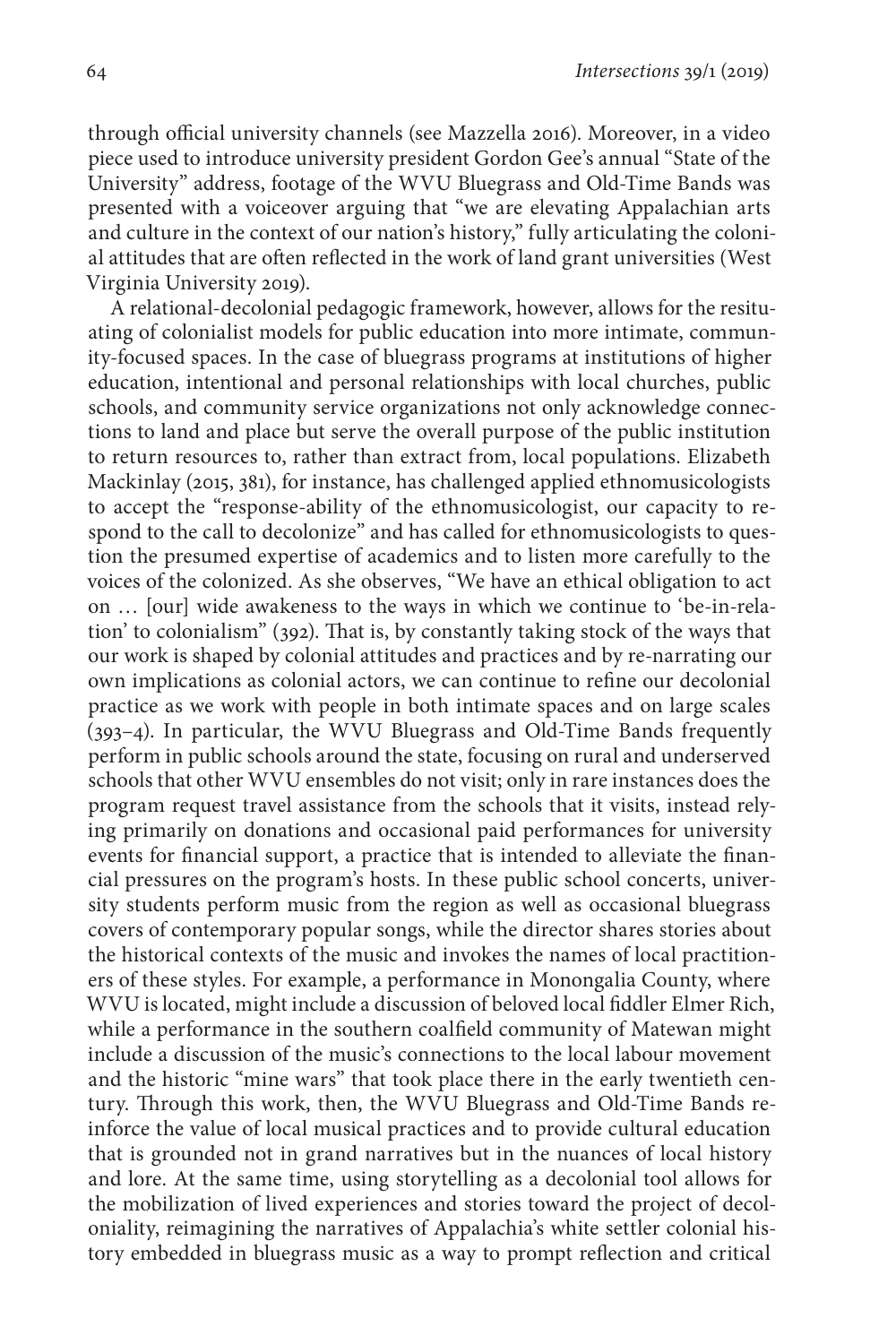conversation that challenges the very performance traditions from which they come (see Teves 2018, 113–45).

Another important way that the WVU Bluegrass and Old-Time Bands cultivate decoloniality through relationships is in jam sessions, whether during in-class jams or within the community. Many bluegrass and old-time music programs encourage students to participate in jam sessions, and the WVU program is no different (see Titon 2009, 122; Riley 2017, 41–5). Participation in local jam sessions, we argue, is vital to decolonial practice, as it affords students a wide range of hands-on experiences with the musical styles they are studying in an academic performance setting within the contexts in which it is typically performed and with the people to whom these traditions matter the most. At the same time, it provides an opportunity for members of local jam sessions to serve as mentors to aspiring musicians and to create opportunities for dialogue about important community issues.

Bluegrass and old-time jam sessions typically take place within circles, which provide a convenient metaphor for thinking about decolonial pedagogy in praxis. Specifically, the jam circle offers a critical lens through which to view the socio-spatial politics of inclusion. Decolonial practice necessarily critiques the jam circle resemblance of a physical margins-centre model. The structure of a jam involves musicians who are seated or standing in a circle, at once implying physical access granted to those considered a part of the circle and the liminality of those outside the circle. The structure of the jam circle also suggests a coherent, bound, unified performance practice. Jams that develop localized practices, such as a distinct bodily gesture, that signal musicians to end a song, however, push against this suggestion. In this way, the bluegrass and old-time jam circle is a set of paradoxes, simultaneously suggesting coherence and flexibility, inclusion and exclusion, and participation and preclusion.

Thomas Turino, in his extensive writing on "musical participation," frequently points to old-time jams as a particularly vibrant site for the exploration of participation as both a musical and social phenomenon (Turino 2008, 155–88; 2018). Reflecting on nearly five decades of participation in old-time musicking, Turino notes that old-time string band music is commonly performed and transmitted within the context of the jam session. But, unlike jam sessions in other contexts (such as jazz) where the jam may be a site to demonstrate one's prowess over other participating musicians, "events designated as jams are participatory by nature, and ostensibly, anyone at any skill level is welcome" (2018, 23). As such, old-time jams frequently come close to Turino's ideal form of participation in which everyone "contribut[es] to the sound and motion of a musical event through dancing, singing, clapping, and playing musical instruments when each of these activities is considered integral to the performance" (2008, 28). Or, as Turino has suggested more recently, truly participatory performances occur "when all contributions are deemed valuable, indeed necessary, for the success of the performance" (2018, 18). It is this sense of participatory performance that is particularly potent for the decolonization of bluegrass and old-time pedagogy. Bluegrass and old-time jam sessions require everyone to participate in their own particular way, and a jam's success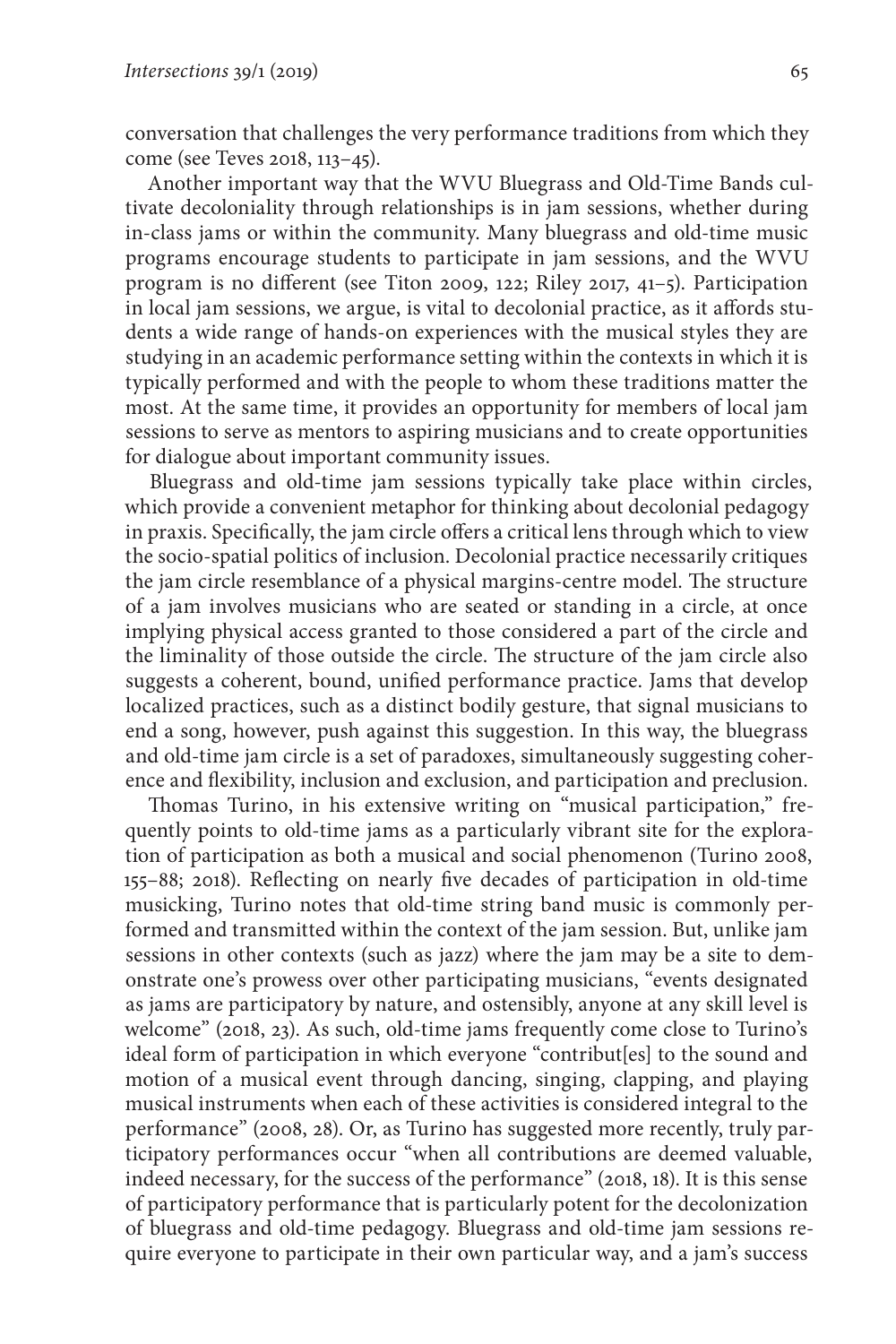or failure is often determined not only by the quality of the musicianship, but by the quality of the social fellowship between tunes and between jam sessions. It is through these social interactions that jam sessions become places where local and regional knowledge can be transmitted: local and regional repertoires and styles are demonstrated and learned (24); stories about locally and regionally significant musicians are shared; and musical networks are established and reinforced. As such, the jam session is a space in which the tradition can be sustained (Schippers 2016; Grant 2016) in a manner that is already well established and maintained by its practitioners. But, as Riley (2017, 41–5) notes, jam sessions often differ from ensemble rehearsals in substantive ways, and the sociocultural differences between those settings might discourage students from participating in the local jam community.

To help students navigate the jam session environment successfully, students in the WVU Bluegrass and Old-Time Bands are expected to participate in a local jam session at least once each month. Jam sessions are held in a variety of venues around town, from local cafes and night spots to academic buildings on the WVU campus. Each of these jam sessions maintains its own distinct characteristics, even as individual musicians occasionally move freely among them. One jam session, for instance, is particularly welcoming of new musicians, playing tunes at slow to moderate tempos and encouraging newcomers to join the main group, while another session typically includes highly experienced musicians who prefer to play at brisker tempos. Some jam sessions favour fiddle tunes, while others prefer bluegrass songs. Students are provided a number of options, then, to allow them to fit a session into their busy schedules, to find a space in which they feel safe to participate (as defined by many factors), and to work with a community that challenges them musically.

At the beginning of each semester, students are provided with a list of regular jam sessions in the community, along with a short, but vital "community engagement" assignment. In this assignment, students are required to provide photographic evidence of their active participation (i.e., a "selfie" with their instrument in hand) and a brief response to two questions: 1) What did you learn musically from your participation in the jam? and 2) What did you learn about the community from your participation in the jam? These responses are submitted to the instructor via email shortly after the jam session to document their participation; the instructor also offers brief feedback on their work, sometimes taking the form of encouragement ("I'm proud of you for taking the chance to lead a tune!") or further recommendations ("If you like the way they do that song, you might want to listen to this recording"). As students continue to participate in the WVU ensembles over successive semesters, they often feel deeply imbricated within the local musical community and provide guidance for less experienced students who are participating for the first time. These assignments allow students to situate themselves as part of a local community beyond the walls of the university. The relationships formed by community engagement assignments allow both out-of-state and in-state students to nourish relationships with local musicians who often afford them performance opportunities outside of the university setting while also equipping them with knowledge and skills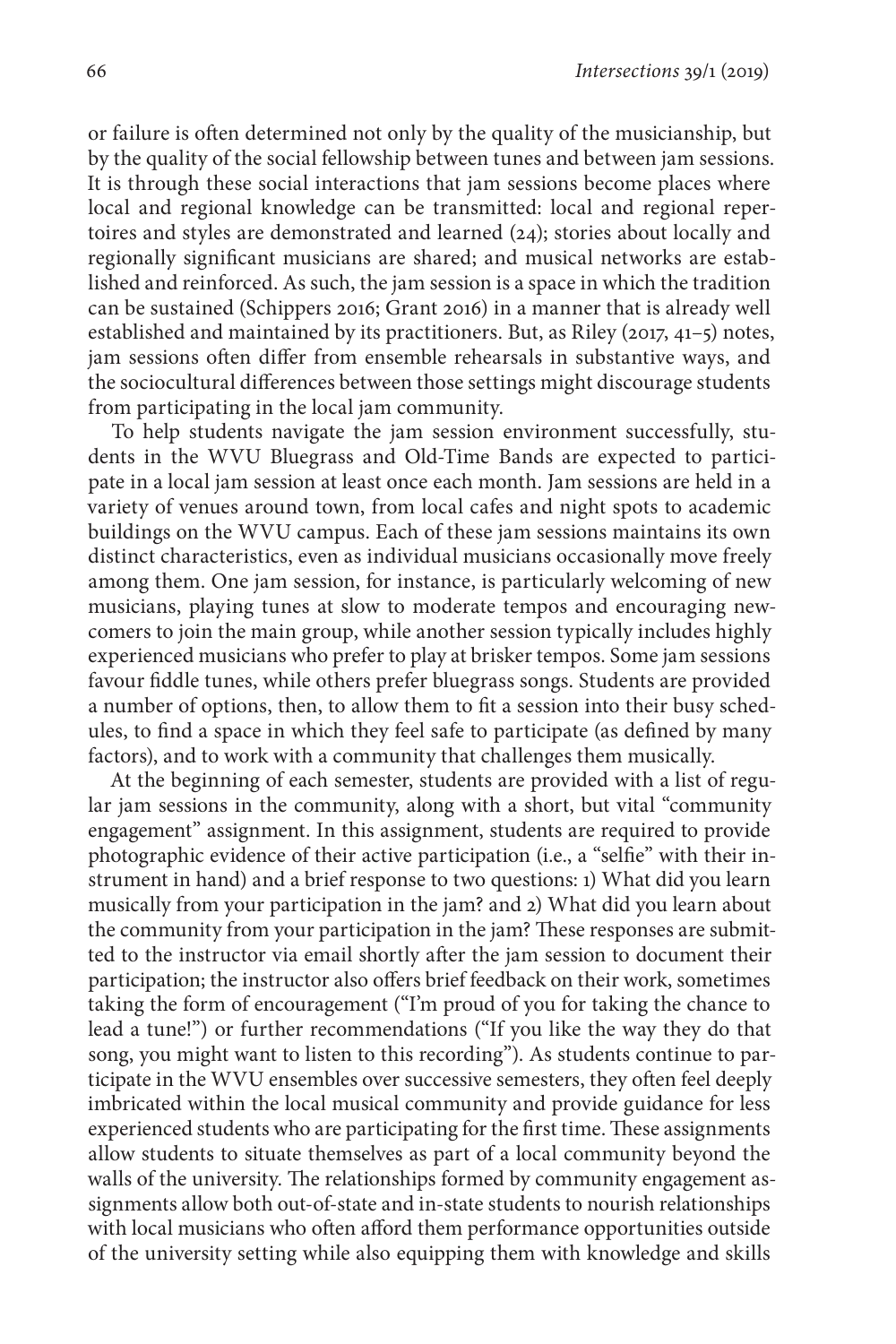in regional musical practices (see De Lissovoy 2010). Especially for music education majors, this allows for a higher level of cultural competence in student teaching placements and regional job placements. Because of such entrances into bluegrass and old-time communities in Morgantown, West Virginia, several students have since gone on to form their own groups that perform a variety of folk music traditions across the Appalachian region and the globe.

Community engagement decentres the instructor and formal instruction, yet another useful tool in the decolonization of bluegrass pedagogy (cf. Chávez and Skelchy 2019). Because these jam sessions create spaces for students and community members to get to know one another through a shared interest in bluegrass and old-time music, pedagogical relationships are often formed between students and local musicians, whether through the informal passing of tunes and techniques from one to another or through more formal mechanisms. In fact, some students in the ensemble have sought out local musicians for formal lessons and have brought their newfound expertise to bear during ensemble rehearsals by teaching repertoire and techniques to other ensemble members. Moreover, the instructor does not usually participate in these community jam sessions, allowing them to be spaces in which the authority of the instructor is not present and creating the possibility for students to take more direct ownership over their own learning. As such, the knowledge of the local community is foregrounded in these settings, and it comes to shape the activities that unfold within ensemble rehearsals and performances.

Nevertheless, we note the potential limitations of the jam session as a decolonial space. As Helen O'Shea (2006–7, 1) has remarked in her ethnographic study of Irish traditional music sessions, "Expectations of musical community, and claims to have located it, are common to scholarly and popular narratives about music of many genres and locations—cathartic narratives that begin with the beauty of the rainbow and end with an eloquent account of the golden booty it yields." She notes especially that "newcomers" and interlopers (as these students certainly are at the beginning of their journeys) can be seen as diminishing the quality of the sessions (7) and may lead "many of the highest-status musicians [to] avoid playing in public sessions (10). Moreover, O'Shea observes, the entire notion of "local" is often complicated by the presence of musicians who travel from neighbouring communities or visit from other parts of the world to participate in the session  $(7-8)$ . These factors are most certainly at work in the community that the WVU Bluegrass and Old-Time Bands' students engage with. "Local" jam session participants sometimes drive more than two hours roundtrip each week, and several of the most celebrated musicians in the community do not participate in the jam scene. Further ethnographic engagement with the dynamics of the jam sessions that WVU students participate in will be necessary to determine the success or failure of these particular decolonial efforts.

#### **Conclusion: Applied Trajectories**

As evidence of the decolonial pedagogic practices put forth here, students often describe feeling deeper connections to place and a commitment to building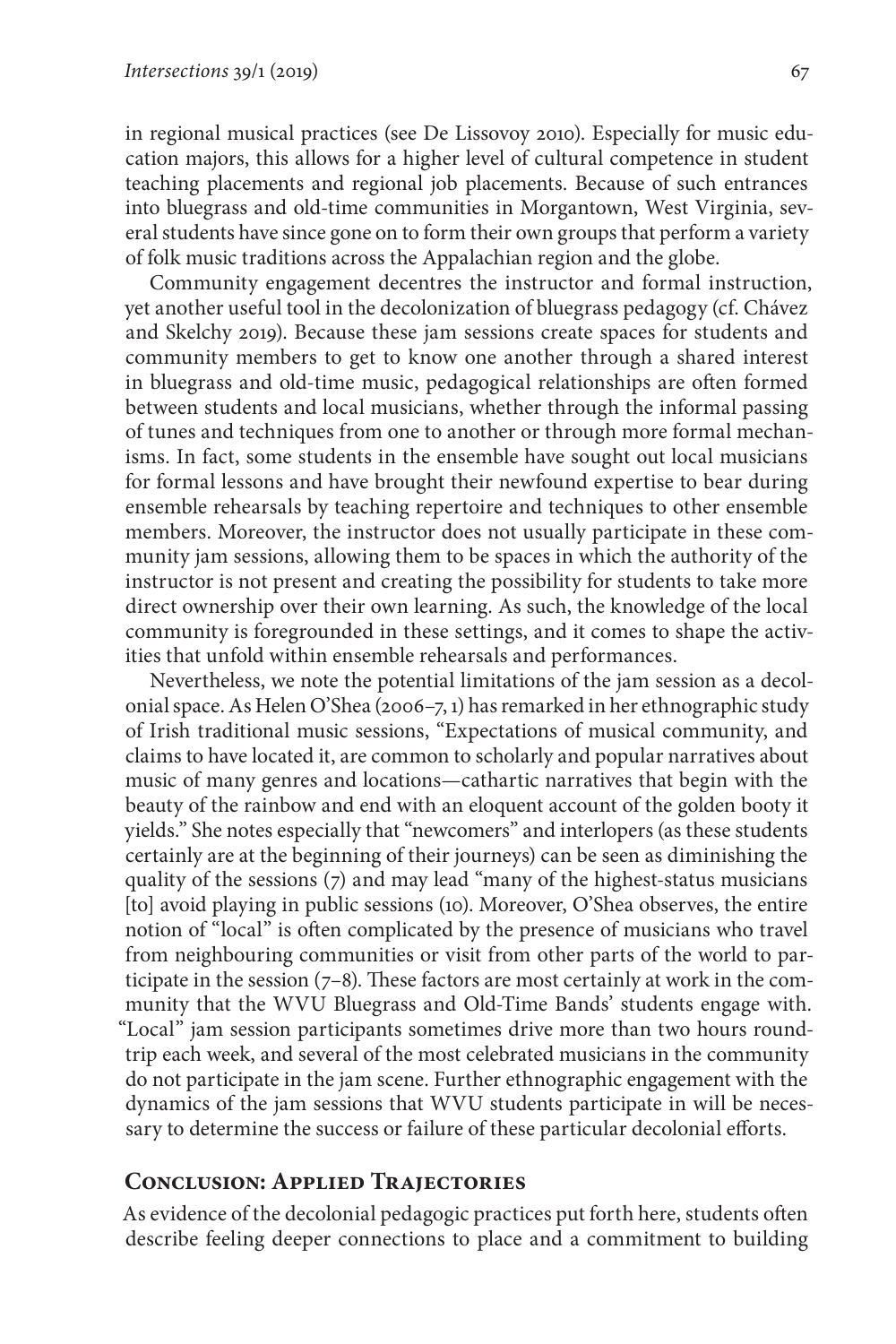lives in West Virginia upon graduation after visiting schools throughout the state, helping to reverse the "brain drain" that has commonly been associated with attainment of higher education in rural areas (Sherman and Sage 2011). Furthermore, through regular engagements with individuals at jam sessions, students are able to learn the textures of places and the communities that call them home, to develop an understanding of the dynamics of local life, and to cultivate a respect for the individual and the community that ultimately resists exploitation. This connectivity, however, also reflects the tension of what it means to decolonize Appalachian music: the ability of bluegrass to foster global understanding and build more inclusive communities is problematized by its inherent connection to perpetually abusive and disenfranchising institutional models at the local, state, and national levels. Transgressive bluegrass pedagogy may be appropriately limited by histories of indigenous erasure for which the narrative of Anglo-Appalachian music-making is a painful reminder. A nuanced decolonial model of music learning that centres relationality, practises reflexivity, works towards inclusivity, and teaches the music of Indigenous, Black, Latinx, and other historically racialized groups in Appalachia will never be enough to rectify the damage caused by centuries of settler colonialism.

Despite these limitations and tensions, and perhaps because of them, we believe that a decolonial pedagogy of bluegrass and old-time music has great potential to support the creation of more just, equitable, and inclusive environments within the Appalachian region and beyond. The decolonial direction of bluegrass pedagogy deliberately invites people from different backgrounds to come together around a shared project while decentring the instructor's expertise and allowing for greater collective ownership of the work. It critiques conventional narratives and makes those critiques concrete through collaboration, dialogue, and direct action. It seeks out the palimpsests left behind as a result of colonial cultural erasure and amplifies the voices of people who have been silenced. And, within the context of a land-grant institution, it shifts institutional power away from faculty and administrators who might have good intentions but competing priorities and places it in the hands of the very students whose future well-being is often threatened by the neo-liberal attitudes and practices in higher education.

#### **References**

- Association of Public & Land-Grant Universities. n.d. "Land-Grant University FAQ." [https://www.aplu.org/about-us/history-of-aplu/](https://www.aplu.org/about-us/history-of-aplu/what-is-a-land-grant-university/) [what-is-a-land-grant-university/.](https://www.aplu.org/about-us/history-of-aplu/what-is-a-land-grant-university/)
- Averill, Gage. 2004. "'Where's "One"?': Musical Encounters of the Ensemble Kind." In *Performing Ethnomusicology: Teaching and Representation in World Music Ensembles,* edited by Ted Solís, 93–111. Berkeley: University of California Press.
- Baird, Sarah. 2018. "Appalachia Has a Booming Hispanic Population—and Its Growing Food Scene Is Making an Impact." Mic, 27 July. [https://www.](https://www.mic.com/articles/190452/appalachia-has-a-booming-hispanic-population-and-its-growing-food-scene-is-making-an-impact) [mic.com/articles/190452/appalachia-has-a-booming-hispanic-population](https://www.mic.com/articles/190452/appalachia-has-a-booming-hispanic-population-and-its-growing-food-scene-is-making-an-impact)[and-its-growing-food-scene-is-making-an-impact.](https://www.mic.com/articles/190452/appalachia-has-a-booming-hispanic-population-and-its-growing-food-scene-is-making-an-impact)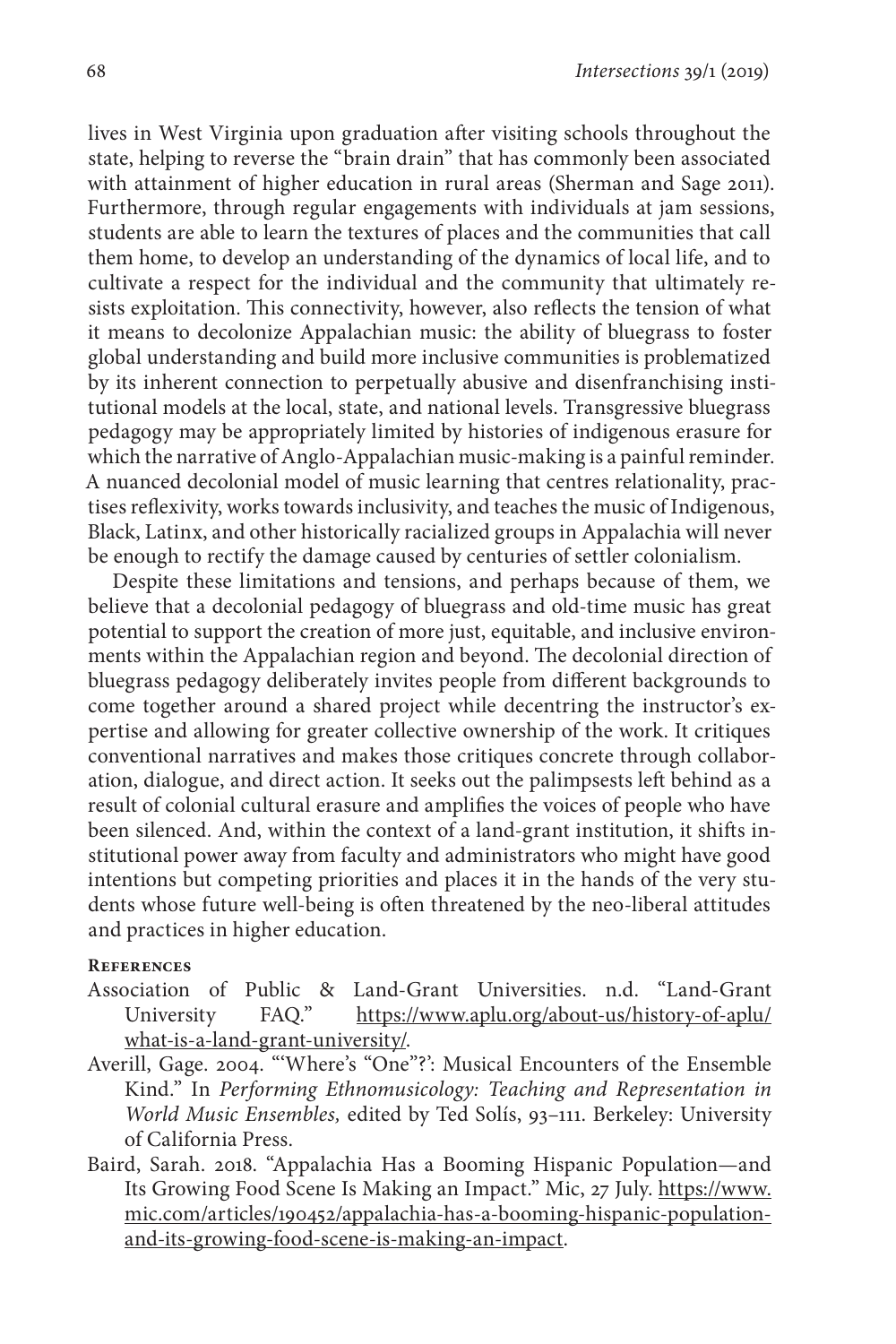- Billings, Dwight B. 2016. "Rethinking Class beyond Colonialism." *Journal of Appalachian Studies* 22 (1): 57–64.
- Billings, Dwight B., and Kathleen M. Blee. 2000. *The Road to Poverty: The Making of Wealth and Hardship in Appalachia.* Cambridge: Cambridge University Press.
- Bohlman, Philip V. 2006. "On Cosmopolitanism: Our Journeys with Others." *SEM Newsletter* 40 (2): 4–5.
- Campbell, Patricia Shehan, David Myers, and Ed Sarath. 2014. "Transforming Music Study from Its Foundations: A Manifesto for Progressive Change in the Undergraduate Preparation of Music." College Music Society. [https://](https://www.music.org/pdf/pubs/tfumm/TFUMM.pdf) [www.music.org/pdf/pubs/tfumm/TFUMM.pdf.](https://www.music.org/pdf/pubs/tfumm/TFUMM.pdf) Copyedited 2016.
- Caudill, Harry M. 1962. *Night Comes to the Cumberlands: A Biography of a Forgotten Area.* New York: Atlantic Monthly.
- Chávez, Luis, and Russell P. Skelchy. 2019. "Decolonization for Ethnomusicology and Music Studies in Higher Education." *Action, Criticism, and Theory for Music Education* 18 (3): 115–43.
- De Lissovoy, Noah. 2010. "Decolonial Pedagogy and the Ethics of the Global." *Discourse: Studies in the Cultural Politics of Education* 31 (3): 279–93.
- DeWitt, Mark F. 2017. "Training in Local Oral Traditions: Analysis of Postsecondary Music Programs in North America." In *College Music Curricula for a New Century,* edited by Robin D. Moore, 69–97. New York: Oxford University Press.
- Diamond, Beverley, Jessica Bissett Perea, Trevor Reed, Amber Ridington, John-Carlos Perea, Keola Donaghy, and Stephen Fox. 2018. "Indigenizing Ethnomusicology: Histories, Theories, and Methods." Panel presented at 63rd Annual Meeting of the Society for Ethnomusicology, Albuquerque, NM, 16 November.
- East Tennessee State University Bluegrass, Old Time, and Country Music Studies. 2020. "History." [https://www.etsu.edu/cas/das/bluegrass/about-us/his](https://www.etsu.edu/cas/das/bluegrass/about-us/history.php)[tory.php](https://www.etsu.edu/cas/das/bluegrass/about-us/history.php).
- Eller, Ronald D. 2009. *Uneven Ground: Appalachia since 1945.* Lexington: University Press of Kentucky.
- Fisher, Steve, and Barbara Ellen Smith. 2016. "Internal Colony—Are You Sure? Defining, Theorizing, Organizing Appalachia." *Journal of Appalachian Studies* 22 (1): 45–50.
- Frank, Alexandra. 2014. "'That's the Way I've Always Learned': The Transmission of Traditional Music in Higher Education." MA thesis, East Tennessee State University. [https://dc.etsu.edu/cgi/viewcontent.](https://dc.etsu.edu/cgi/viewcontent.cgi?article=3743&context=etd) [cgi?article=3743&context=etd](https://dc.etsu.edu/cgi/viewcontent.cgi?article=3743&context=etd).
- Gómez-Barris, Macarena. 2017. *The Extractive Zone: Social Ecologies and Decolonial Perspectives.* Durham, NC: Duke University Press.
- Grant, Catherine. 2016. "Music Sustainabilities: Strategies and Interventions." In *Sustainable Futures for Music Cultures: An Ecological Perspective,* edited by Huib Schippers and Catherine Grant, 19–42. New York: Oxford University Press.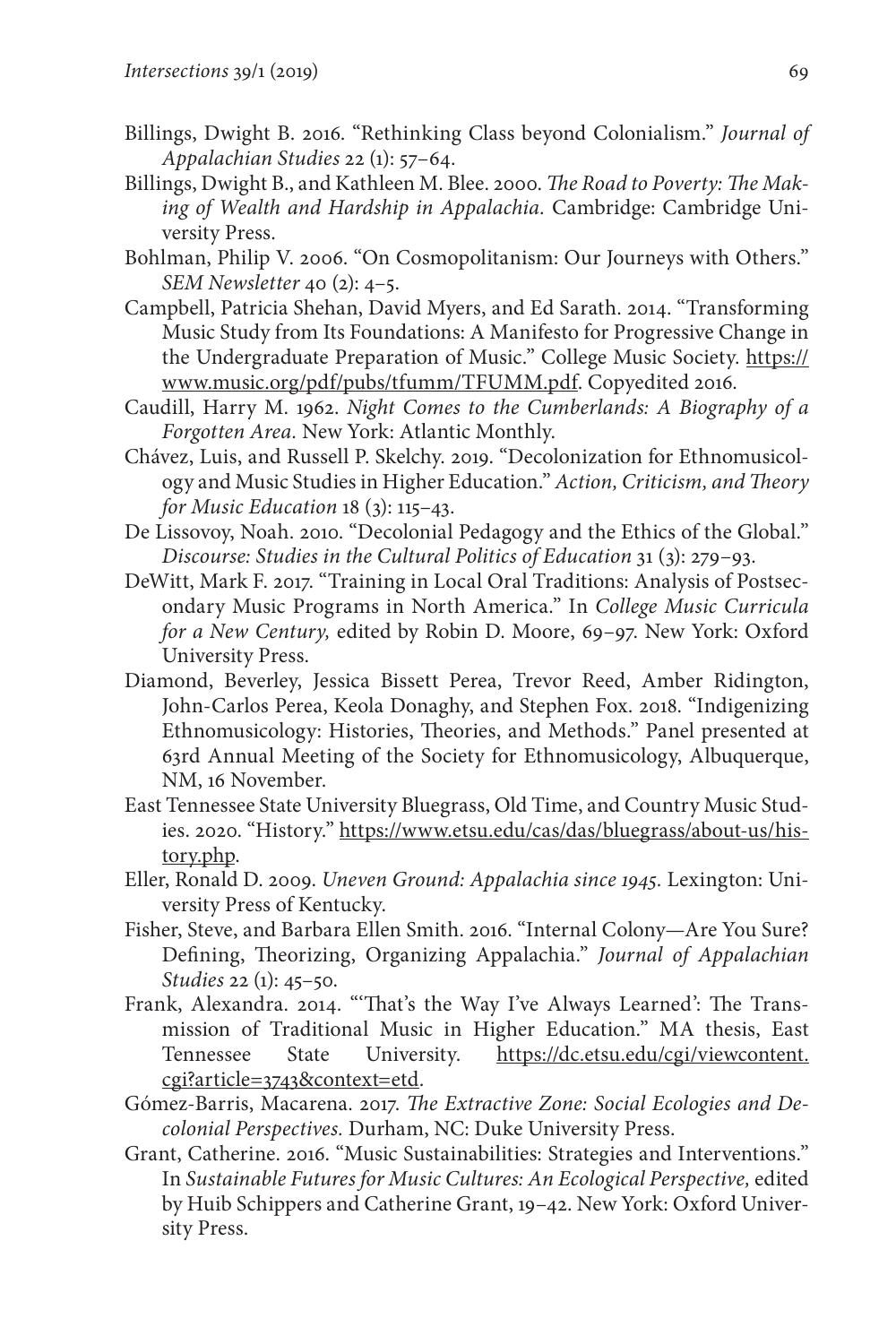Hausman, Sandy. 2018. "Che Apalache Hopes to Open Minds and Ears with Their Latin Bluegrass Fusion." National Public Radio, 14 August. [https://](https://www.npr.org/2018/08/14/638629428/che-apalache-hopes-to-open-minds-and-ears-with-their-latin-bluegrass-fusion) [www.npr.org/2018/08/14/638629428/che-apalache-hopes-to-open-minds](https://www.npr.org/2018/08/14/638629428/che-apalache-hopes-to-open-minds-and-ears-with-their-latin-bluegrass-fusion)[and-ears-with-their-latin-bluegrass-fusion.](https://www.npr.org/2018/08/14/638629428/che-apalache-hopes-to-open-minds-and-ears-with-their-latin-bluegrass-fusion)

- Hight, Jewly. 2019. "'Songs of Our Native Daughters' Lays Out a Crucial, Updated Framework for Americana." National Public Radio, 14 February. [https://www.npr.org/2019/02/14/693624881/](https://www.npr.org/2019/02/14/693624881/first-listen-our-native-daughters-songs-of-our-native-daughters) [first-listen-our-native-daughters-songs-of-our-native-daughters.](https://www.npr.org/2019/02/14/693624881/first-listen-our-native-daughters-songs-of-our-native-daughters)
- International Bluegrass Music Association. 2018. "Bluegrass College Programs (08.2018 update)." Accessed 26 September 2019. https://docs. google.com/spreadsheets/d/1yWSYbxM0dDpNKPQbQy1m87Z4alrwk-TEzu8eb1-cgRds/edit#gid=0.
- Jenkins, Paul O. 2020. *Bluegrass Ambassadors: The McLain Family Band in Appalachia and the World.* Morgantown: West Virginia University Press.
- Lehmann, Ted. 2017. "Bluegrass Goes to College, But Should It?" *No Depression,* 5 July. [https://www.nodepression.com/](https://www.nodepression.com/bluegrass-goes-to-college-but-should-it/) [bluegrass-goes-to-college-but-should-it/.](https://www.nodepression.com/bluegrass-goes-to-college-but-should-it/)
- Lewis, Helen M., Linda Johnson, and Donald Askins, eds. 1978. *Colonialism in Modern America: The Appalachian Case.* Boone, NC: Appalachian Consortium.
- Mackinlay, Elizabeth. 2015. *The Oxford Handbook of Applied Ethnomusicology.* Edited by Svanibor Pettan and Jeff Todd Titon, 379–97. New York: Oxford University Press.
- Mazzella, Diana. 2016. "At the Twilight: Keeping Appalachian Music Alive." *WVU Magazine* (Fall). [https://magazine.wvu.edu/stories/2016/11/04/](https://magazine.wvu.edu/stories/2016/11/04/at-the-twilight-keeping-appalachian-music-alive) [at-the-twilight-keeping-appalachian-music-alive](https://magazine.wvu.edu/stories/2016/11/04/at-the-twilight-keeping-appalachian-music-alive).
- Morris, Christine Marie. 1995. "Roots, Branches, Blossoms, and Briars: Cultural Colonialism of the Mountain Arts in West Virginia." PhD diss., Pennsylvania State University.
- Neal, Jocelyn. 2017. "Should Bluegrass Go to College? Yes." OUP Blog, 16 September. [https://blog.oup.com/2017/09/reflections-on-country-and-bluegrass/.](https://blog.oup.com/2017/09/reflections-on-country-and-bluegrass/)
- Nettl, Bruno. 1995. *Heartland Excursions: Ethnomusicological Reflections on Schools of Music.* Urbana: University of Illinois Press.
- Nyden, Paul J. 1979. "An Internal Colony: Labor Conflict and Capitalism in Appalachian Coal." *Insurgent Sociologist* 8 (4): 33–43.
- O'Shea, Helen. 2006–7. "Getting to the Heart of the Music: Idealizing Musical Community and Irish Traditional Music Sessions." *Journal of the Society for Musicology in Ireland* 2:1–18.
- Pedroza, Ludim. 2017. "Latin Music Ensembles at Texas State University: The Undergraduate Minor in Mariachi and Its Implications for Expansive Curricula in Mainstream Institutions of the United States." In *College Music Curricula for a New Century,* edited by Robin D. Moore, 135–54. New York: Oxford University Press.
- Price, Elizabeth. 2018. "Homegrown Black Metal Smashes Stereotypical Appalachian Narratives." 100 Days in Appalachia, 21 April. [https://www.100daysinappalachia.com/2018/04/21/](https://www.100daysinappalachia.com/2018/04/21/homegrown-black-metal-smashes-stereotypical-appalachian-narratives/)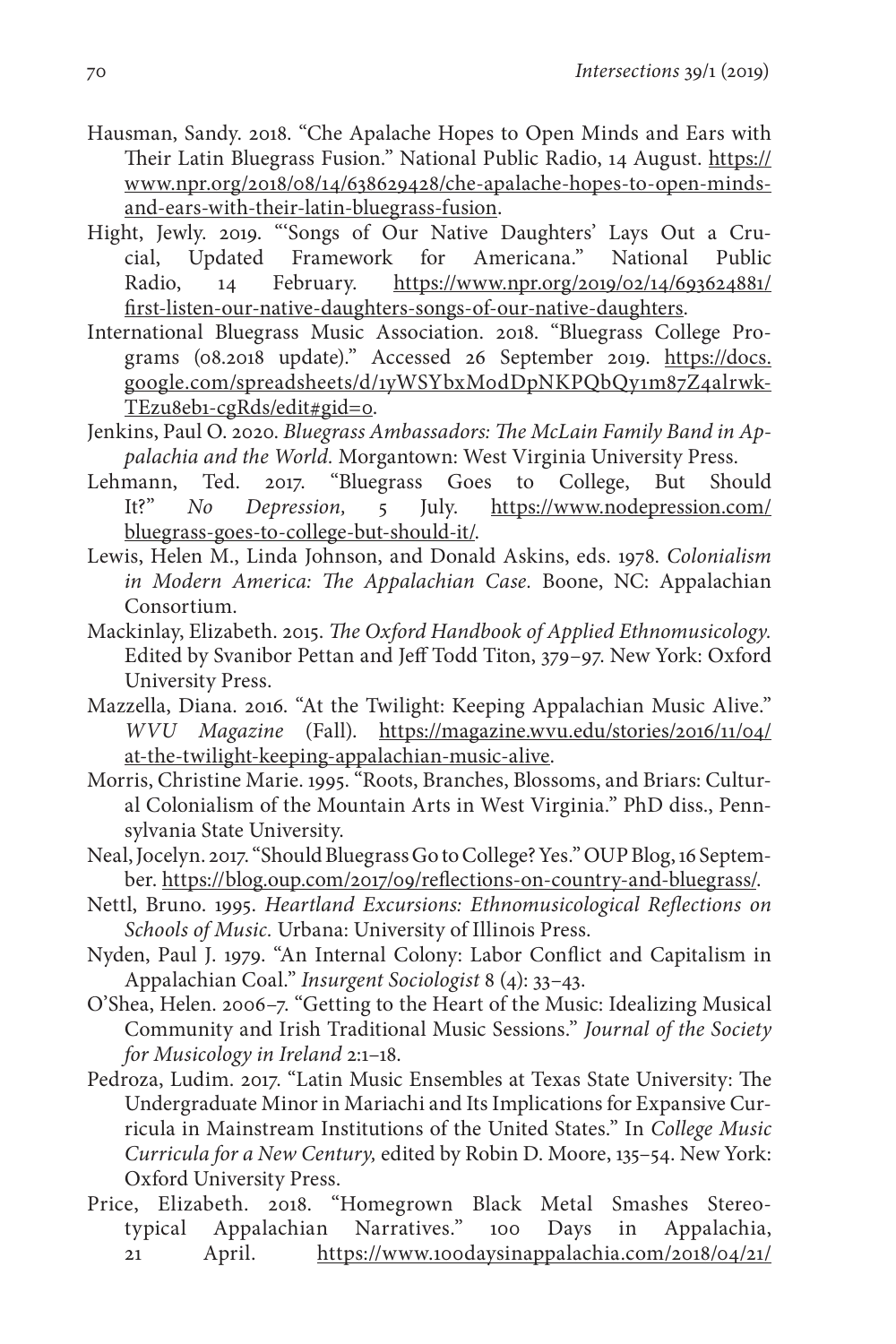[homegrown-black-metal-smashes-stereotypical-appalachian-narra](https://www.100daysinappalachia.com/2018/04/21/homegrown-black-metal-smashes-stereotypical-appalachian-narratives/)[tives/.](https://www.100daysinappalachia.com/2018/04/21/homegrown-black-metal-smashes-stereotypical-appalachian-narratives/)

- Reid, Herbert G. 2005. "Appalachia and the 'Sacrament of Co-existence': Beyond Post-colonial Trauma and Regional Identity Traps." *Journal of Appalachian Studies* 11 (1/2): 164–81.
- Reish, Gregory N. 2017. "On the Notion of 'Old-Time' in Country Music." In *The Oxford Handbook of Country Music,* edited by Travis D. Stimeling, 117–40. New York: Oxford University Press.
- Riley, Holly Bugg. 2017. "Community in the Academy: Musicianship and Transformation in University Old Time Ensembles and Local Music Scenes." MA thesis, Florida State University.
- Rockwell, Joti. 2012. "What Is Bluegrass Anyway? Category Formation, Debate and the Framing of Musical Genre." *Popular Music* 31 (3): 363–81.
- Rosenberg, Neil V. 1985. *Bluegrass: A History.* Urbana: University of Illinois Press.
- ———. 2018. *Bluegrass Generation: A Memoir.* Urbana: University of Illinois Press.
- Schippers, Huib. 2016. "Sound Futures: Exploring the Ecology of Music Sustainability." In *Sustainable Futures for Music Cultures: An Ecological Perspective,* edited by Huib Schippers and Catherine Grant, 1–18. New York: Oxford University Press.
- Sherman, Jennifer, and Rayna Sage. 2011. "Sending Off All Your Good Treasures: Rural Schools, Brain-Drain, and Community Survival in the Wake of Economic Collapse." *Journal of Research in Rural Education* 26 (January): 1–14.
- Smith, Ada. 2016. "Appalachian Futurism." *Journal of Appalachian Studies* 22  $(1): 73-5.$
- Solis, Ted., ed. 2004. *Performing Ethnomusicology: Teaching and Representation in World Music Ensembles.* Berkeley: University of California Press.
- Stump, Jacob L. 2018. "What Is the Use of the Colonial Model (or, Better Yet, the Concept of Coloniality) for Studying Appalachia?" *Journal of Appalachian Studies* 24 (2): 151–67.
- Talty, Jack. 2017. "Noncanonical Pedagogies for Noncanonical Musics: Observations on Selected Programs in Folk, Traditional, World, and Popular Musics." In *College Music Curricula for a New Century,* edited by Robin D. Moore, 101–14. New York: Oxford University Press.
- Teves, Stephanie Nohelani. 2018. *Defiant Indigeneity: The Politics of Hawaiian Performance.* Chapel Hill: University of North Carolina Press.
- Thompson, Deborah J. 2012. "Performing Community: The Place of Music, Race and Gender in Producing Appalachian Space." PhD diss., University of Kentucky.
- Titon, Jeff Todd. 2009. "Teaching Blues and Country Music, and Leading an Old-Time String Band—at an Ivy League University." *Journal of Popular Music Studies* 21 (1): 113–24.
- Turino, Thomas. 2008. *Music as Social Life.* Chicago: University of Chicago Press.